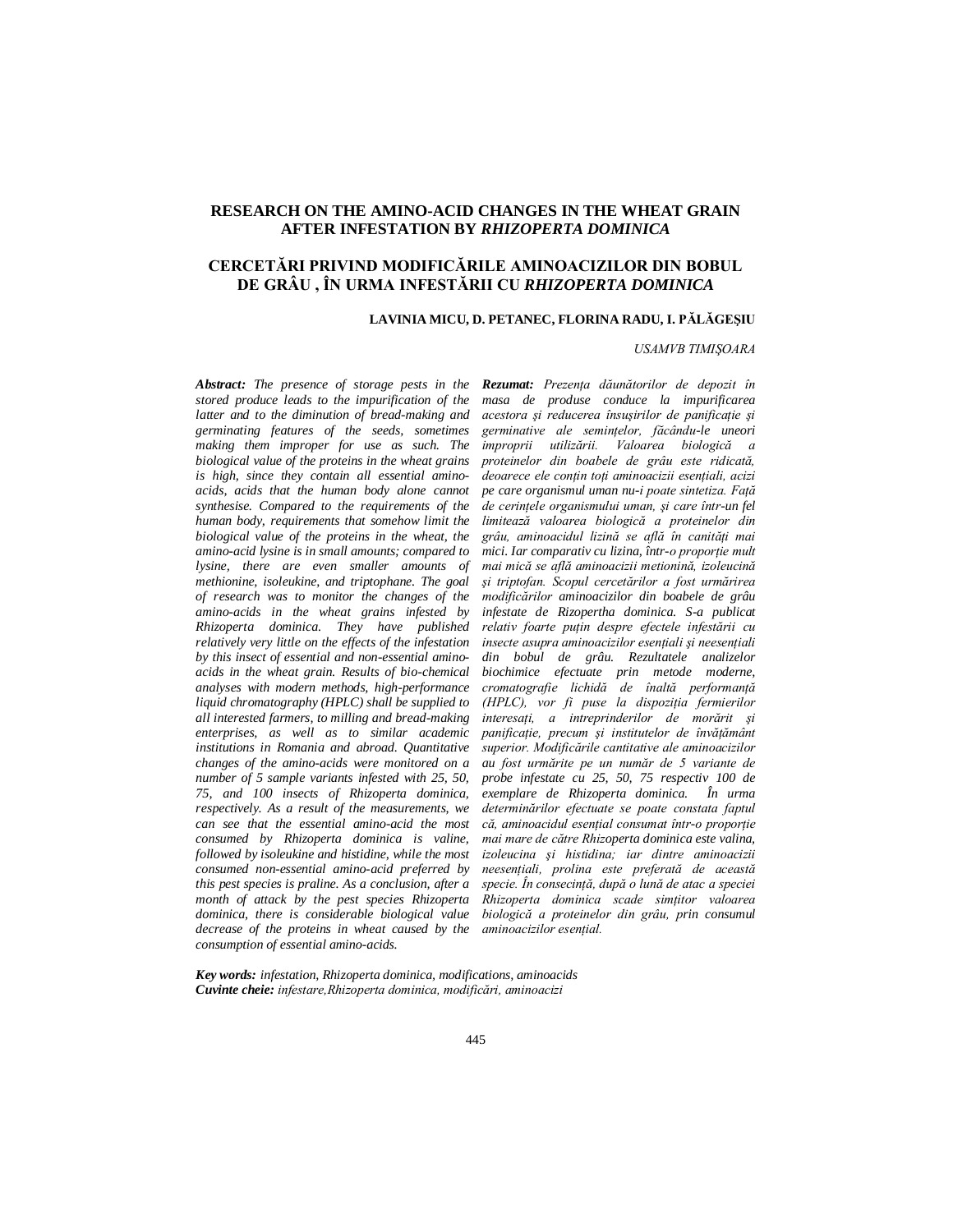#### **INTRODUCTION**

Bread-making quality in wheat is a complex feature that develops mainly during the grain filling period and it depends on the content and quality of gluten. Glutenins and gliadines confer the gluten different qualities. Thu, glutenines confer the dough elasticity, since they are richer in arginine, lysine, and triptophane, and due to the di-sulphur links they contain, they confer gluten strength. Gliadines, having an extremely high content of glutamic acid and praline, confer gluten extensibility.

 In time, most researchers in the world have studied the main changes of the biochemical components of the stored seeds at different room temperatures and with different moisture degrees, but there are no sure data or deep studied on the nutritious changes produced inside cereals and derived produce stored that are infested by *Rhizoperta dominica* insect pests.

Eating grains by insects results in weight losses and in considerable nutrient losses, in the changing of nutrients and in low quality nutritious compounds.

## **MATERIALS AND METHOD**

Research was carried out in the Laboratory of Entomology and Produce Protection of the Agricultural and Veterinary University of the Banat in Timisoara, in laboratory conditions. The biological material we used was the Dropia wheat cultivar and insects of the *Rhizoperta dominica* species.

The laboratory equipment we used was as follows: top pots with small-hole sieves, a growth bowl, scales, binocular magnifying glass, a Preten mill, and a HPLC apparatus. Insects were grown in laboratory conditions, in a growth bowl and at the necessary parameters (temperature 26°C and relative humidity 65%).

We purposely infested the grains with a known number of insects from the above mentioned species to precisely determine the changes in the essential amino acids contained in the wheat grains after the attack by the *Rhizoperta dominica* insect pest and after a known period of time.

We introduced 100 g of wheat in each of 15 pots, and 12 of the pots were infested with 25, 50, 75, and 100 insects, respectively. The first 3 wheat samples were the control. We thus established 5 variants with 3 replications. We monitored the attack by the *Rhizoperta dominica* insect pest on wheat for a month.

After a month, the insects in the 12 pots were removed, and wheat grains were milled to allow laboratory analyses.

Meal samples were analysed with an HPLC apparatus: we measured the essential and non-essential amino acid amounts that changed compared to the control.

Chromatographic analysis with the HPLC apparatus is a sensitive and precise method of determining amino acids.

The reactants we used were as follows: standard samples for the amino acids under study. We determined 7 essential amino acids: arginine, histidine, lysine, leucine, isoleucine, methyonine, and valine, and 3 non-essential amino acids: alanine, glycine, and proline.

#### **RESULTS AND DISCUSSION**

All the results in the tables below represent the means of the 3 replications of each of the trial variants.

Table 1 shows the following changes of the essential amino acids after a month of attack by 25 of the *Rhizoperta dominica* insect pest compared to the control:

the amount of *arginine* intact is 95,73%, the difference of 4,27% being eaten by the *Rhizoperta dominica* insect pest.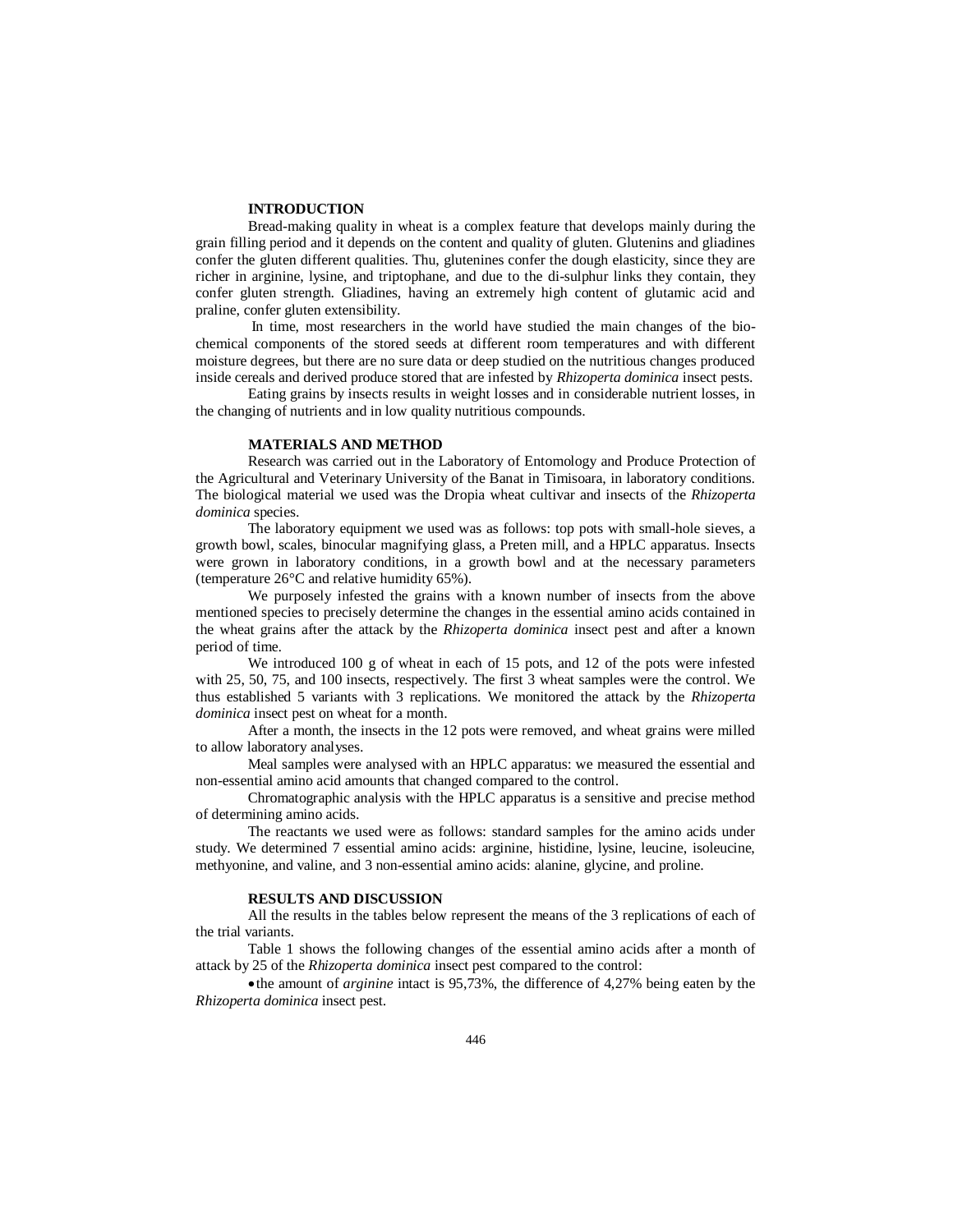| <b>Aminoacids</b><br>essentials | Moisture | <b>Infestation</b><br>with 25 insects | <b>Infestation</b><br>with 50 insects | <b>Infestation</b><br>with 75 insects | <b>Infestation</b><br>with 100<br>insects |
|---------------------------------|----------|---------------------------------------|---------------------------------------|---------------------------------------|-------------------------------------------|
| Arginine                        | 4,85     | 4.6624                                | 3,7882                                | 3,2539                                | 3,0597                                    |
| Histidine                       | 1,75     | 1,6832                                | 1,3676                                | 1,2624                                | 1.1046                                    |
| Isoleucine                      | 3.36     | 3.192                                 | 2.6208                                | 2.2512                                | 2.0496                                    |
| Leucine                         | 7.30     | 7.0874                                | 5.6992                                | 5.1877                                | 4,384                                     |
| Lisine                          | 3.77     | 3.6224                                | 2.9565                                | 2,5658                                | 2.264                                     |
| Metionine                       | 1.60     | 1,5392                                | 1,2666                                | 1.1223                                | 0.9940                                    |
| Valine                          | 4,51     | 4.2876                                | 3,6106                                | 3.2947                                | 2,7531                                    |

#### Changes of the essential amino-acids in the wheat grain a month after infestation with *Rhizoperta dominica*

*Table 1*

the amount of *isoleucine* intact is 93,882%, the difference of 6,118% being eaten by the *Rhizoperta dominica* insect pest.

the amount of *lisine* intact is 95,830%, the difference of 4,170% being eaten by the *Rhizoperta dominica* insect pest.

the amount of *histidine* intact is 95,636%, the difference of 4,364% being eaten by the *Rhizoperta dominica* insect pest.

the amount of *metionine* intact is 95,012%, the difference of 4,988% being eaten by the *Rhizoperta dominica* insect pest.

the amount of *leucine* intact is 96,296 %, the difference of 3,704 % being eaten by the *Rhizoperta dominica* insect pest.

the amount of *valine* intact is 94,232 % the difference of 5,768 % being eaten by the *Rhizoperta dominica* insect pest.

The changes of the essential amino acids after a month of attack by 50 of the *Rhizoperta dominica* insect pest compared to the control:

• the amount of *arginine* intact is 77,786 %, the difference of 22,214 % being eaten by the *Rhizoperta dominica* insect pest.

 the amount of *isoleucine* intact is 77,082 %, the difference of 22,918% being eaten by the *Rhizoperta dominica* insect pest.

• the amount of *lisine* intact is 78,214 %, the difference of 21,786 % being eaten by the *Rhizoperta dominica* insect pest.

• the amount of *histidine* intact is 77,704 %, the difference of 22,296 % being eaten by the *Rhizoperta dominica* insect pest.

• the amount of *metionine* intact is 78,185 % the difference of 21,815 % being eaten by the *Rhizoperta dominica* insect pest.

• the amount of *leucine* intact is 77,434 %, the difference of 22,566 % being eaten by the *Rhizoperta dominica* insect pest.

• the amount of *valine* intact is 79,353 %, the difference of 20,647 % being eaten by the *Rhizoperta dominica* insect pest.

The changes of the essential amino acids after a month of attack by 75 of the *Rhizoperta dominica* insect pest compared to the control:

 the amount of *arginine* intact is 66,815 %, the difference of 33,185 % being eaten by the *Rhizoperta dominica* insect pest.

 the amount of *isoleucine* intact is 66,211 %, the difference of 33,789% being eaten by the *Rhizoperta dominica* insect pest.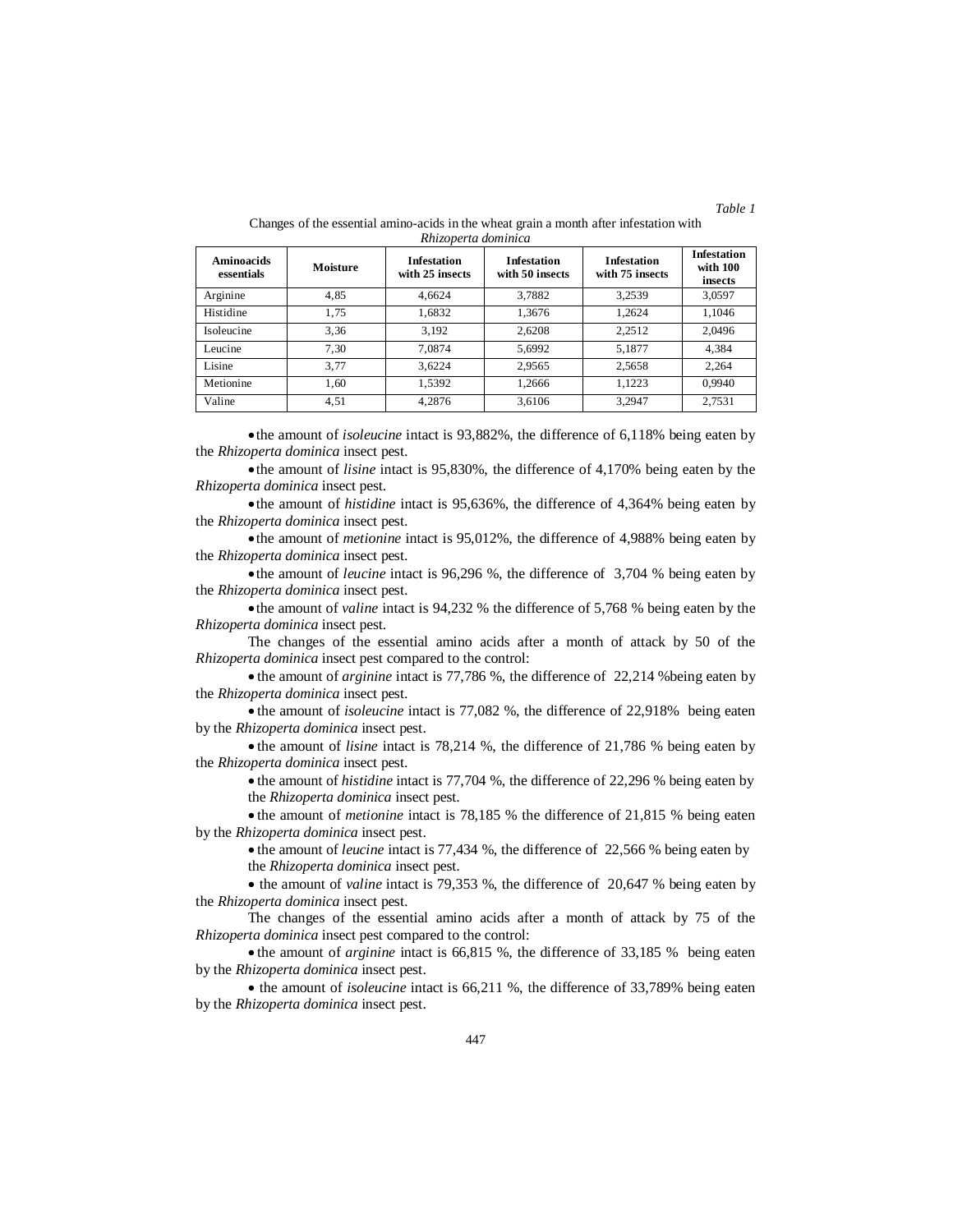• the amount of *lisine* intact is 67,878 %, the difference of 31,122 % being eaten by the *Rhizoperta dominica* insect pest.

• the amount of *histidine* intact is 71,727 %, the difference of 28,273 % being eaten by the *Rhizoperta dominica* insect pest.

• the amount of *metionine* intact is 69,277 % the difference of 30,723 % being eaten by the *Rhizoperta dominica* insect pest.

• the amount of *leucine* intact is 70,485%, the difference of 29,515% being eaten by the *Rhizoperta dominica* insect pest.

• the amount of *valine* intact is 72,410 %, the difference of 27,590 % being eaten by the *Rhizoperta dominica* insect pest.

The changes of the essential amino acids after a month of attack by 100 of the *Rhizoperta dominica* insect pest compared to the control:

• the amount of *arginine* intact is 62,827%, the difference of 37,173% being eaten by the *Rhizoperta dominica* insect pest.

• the amount of *isoleucine* intact is 60,282 %, the difference of 39,173% being eaten by the *Rhizoperta dominica* insect pest.

• the amount of *lisine* intact is 59,894%, the difference of 40,106 % being eaten by the *Rhizoperta dominica* insect pest.

• the amount of *histidine* intact is 62,761 %, the difference of 37,239 % being eaten by the *Rhizoperta dominica* insect pest.

• the amount of *metionine* intact is 61,358 % the difference of 38,642 % being eaten by the *Rhizoperta dominica* insect pest.

• the amount of *leucine* intact is 59,565 %, the difference of 40,435% being eaten by the *Rhizoperta dominica* insect pest.

• the amount of *valine* intact is 60,507%, the difference of 39,493 % being eaten by the Rhizoperta *dominica* insect pest.

Table 2 shows the following changes of the nonessential amino acids after a month of attack by 25 of the *Rhizoperta dominica* insect pest compared to the control:

 the amount of *alanine* intact is 94,501% the difference of 40,435% being eaten by the *Rhizoperta dominica* insect pest.

• the amount of *glicine* intact is 94,342%, the difference of 5,658 % being eaten by the *Rhizoperta dominica* insect pest.

• the amount of *praline* intact is 95,749%, the difference of 4,251% being eaten by the *Rhizoperta dominica* insect pest.

| dominica                    |          |                                |                                |                                |                                 |  |  |  |
|-----------------------------|----------|--------------------------------|--------------------------------|--------------------------------|---------------------------------|--|--|--|
| Aminoacids<br>nonessentials | Moisture | Infestation<br>with 25 insects | Infestation<br>with 50 insects | Infestation<br>with 75 insects | Infestation<br>with 100 insects |  |  |  |
| Alanine                     | 4.66     | 4.5266                         | 3,6866                         | 3,1733                         | 2,80                            |  |  |  |
| Glicine                     | 4.14     | 4.0190                         | 3,3146                         | 2,8589                         | 2,5274                          |  |  |  |
| Praline                     | 11,47    | 11,0112                        | 9,0613                         | 7,9143                         | 7,2261                          |  |  |  |

Changes of the non essential amino-acids in the wheat grain a month after infestation with *Rhizoperta* 

*Table 2*

The changes of the nonessential amino acids after a month of attack by 50 of the *Rhizoperta dominica* insect pest compared to the control: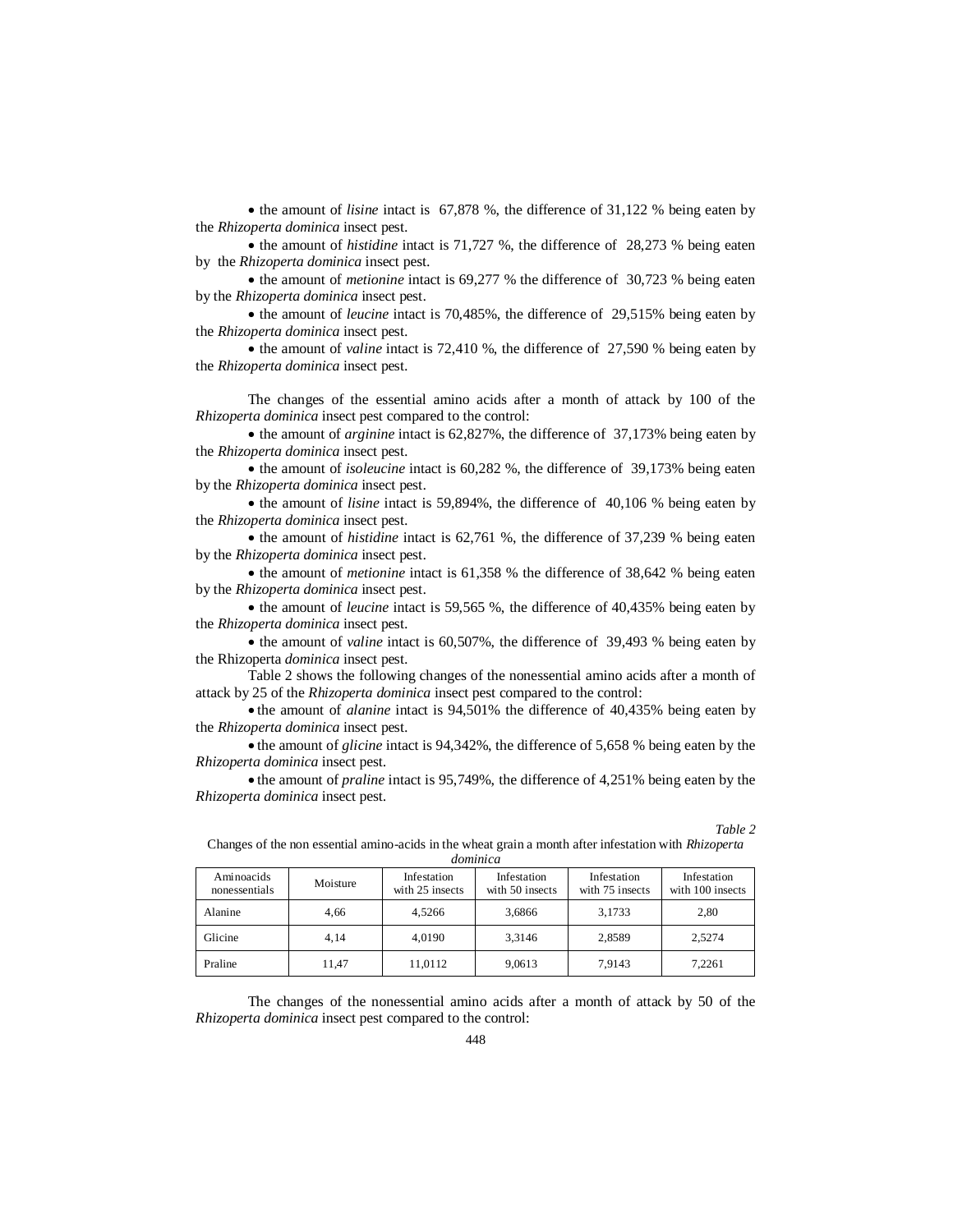• the amount of *alanine* intact is 76,964% the difference of 23,036% being eaten by the *Rhizoperta dominica* insect pest.

• the amount of *glicine* intact is 77,807 %, the difference of 22,193 % being eaten by the *Rhizoperta dominica* insect pest.

• the amount of *praline* intact is 78,793%, the difference of 21,207% being eaten by the *Rhizoperta dominica* insect pest.

The changes of the nonessential amino acids after a month of attack by 75 of the *Rhizoperta dominica* insect pest compared to the control:

• the amount of *alanine* intact is 66,248% the difference of 33,752% being eaten by the *Rhizoperta dominica* insect pest.

• the amount of *glicine* intact is 67,110%, the difference of 32,890% being eaten by the *Rhizoperta dominica* insect pest.

• the amount of *praline* intact is 68,820%, the difference of 31,180% being eaten by the Rhizoperta *dominica* insect pest.

The changes of the nonessential amino acids after a month of attack by 100 of the *Rhizoperta dominica* insect pest compared to the control:

• the amount of *alanine* intact is 58,455% the difference of 41,545% being eaten by the *Rhizoperta dominica* insect pest.

• the amount of *glicine* intact is 59,328%, the difference of 40,672% being eaten by the *Rhizoperta dominica* insect pest.

• the amount of *praline* intact is 62,835%, the difference of 37,165% being eaten by the Rhizoperta *dominica* insect pest.



Fig.1. Values of the essential amino acids after a month of attack by the *Rhizoperta dominica* insect pest.

Figures 1 and 2 show a decrease of the share of each of the amino acids depending on the number of insects attacking the sample.